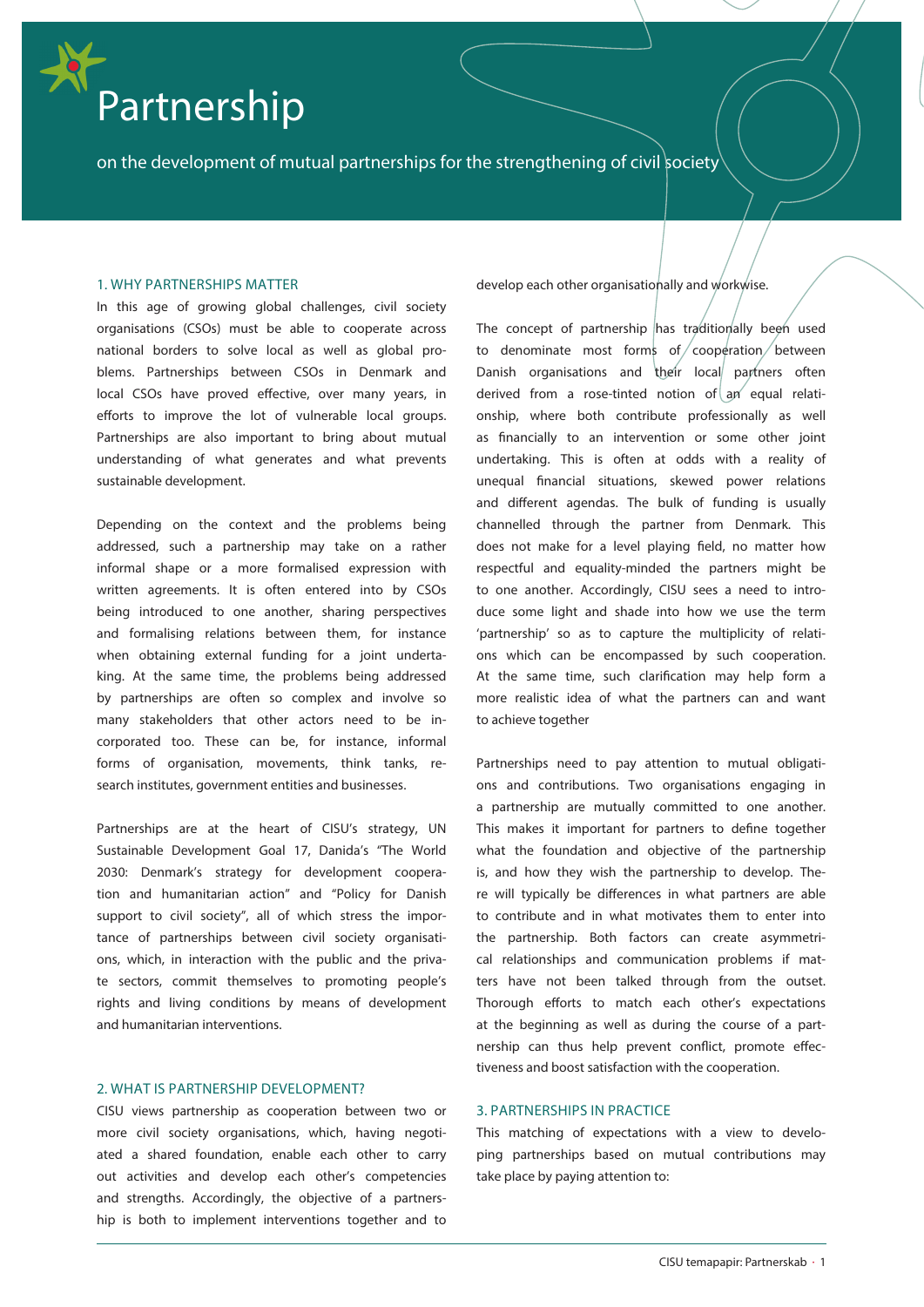$\overline{A}$ . The type of partnership entered into, and the strengths and challenges that this type tends to have. B. The mutual obligations and rights in the partnership. C. How the partners envisage the partnership will evolve over time.

These three subjects will be discussed below.

A. Partnership types – their strengths and challenges Partnerships never cease to evolve and can take many shapes. The same organisation can also enter into different types of partnership with different partners. Reflecting on the type of partnership in which one is involved also helps shine the spotlight on some of the characteristics, strengths and challenges that need to be taken into account. Experiences of CISU's members show that certain types of partnerships have some typical strengths and challenges that can be considered in the choice of partnership. The table on page 3 shows five types of partnership and their typical strengths and challenges. However, partnerships may contain elements from several types.

B. Development of the partnership – mutual rights and obligations

It is important that the partners together discuss the extent of their rights and obligations to one another. All partnerships contain elements of wielding power and authority, typically related to control over resources and key decisions in the cooperation.

Who, for example, is entitled to define and redefine strategies, amend the budget or hire staff? Are the partners duty-bound to share organisational reports and accounts? And do such obligations work both ways?

It needs to be kept in mind that partnerships combine the purpose of carrying out interventions together and helping to strengthen both organisations on the basis of mutual and complementary contributions from both parties.

This may be in pursuit of organisational capacity development by means of mutual participation, accountability, non-discrimination and transparency. These four issues are elaborated upon in the position paper on rights-based work (www.cisu.dk/værktøj-metoder/ cisus-temapapirer).

If capacity development forms part of the cooperation, it is important to discuss and analyse possible weaknesses in each of the organisations, as well as to agree on a description of the desired change, say, in terms of improved knowledge, skills, behaviour and abilities.

C. Expectations of how the partnership evolves over time

The strength of a partnership will typically hinge on whether it is in its start-up, consolidation or mature phase. For example, during the start-up phase, it is important to build mutual trust step by step. Consequently, the definition of rights and obligations will not be as much of a key concern as it will at a later stage. As the partnership evolves, it will often be necessary to reach agreement along the way to define rights and obligations in various areas.

The model below illustrates a potential partnership development from the initial exploratory phase to either

### START-UP

• Same view of the • Same view of the type of partnership.

START-UP

- Joint preparation of activities.
- Some preparation of activities.<br>• Shared responsibility for monito**the oriental part of partnership.**
- Division of responsibilities based on caution.

• Shared responsibility for monitoring and

- Time horizon specified.
- Sharing of information at

CONSOLIDATION

- project and organisational level.
- Greater knowledge of each other's context.
- Joint exploration of other potential partners and networks.
- Division of responsibili-ties based on trust that has been earned.
- long-term: • Influence on each other's strategies and priorities. • Shared relationship with funding agency.

Especially when relations are

MATURITY

- •Joint advocacy strategies.
- Especially when relations are time-bound:
- Same view of phase-out of
- cooperative undertakings, including of financial support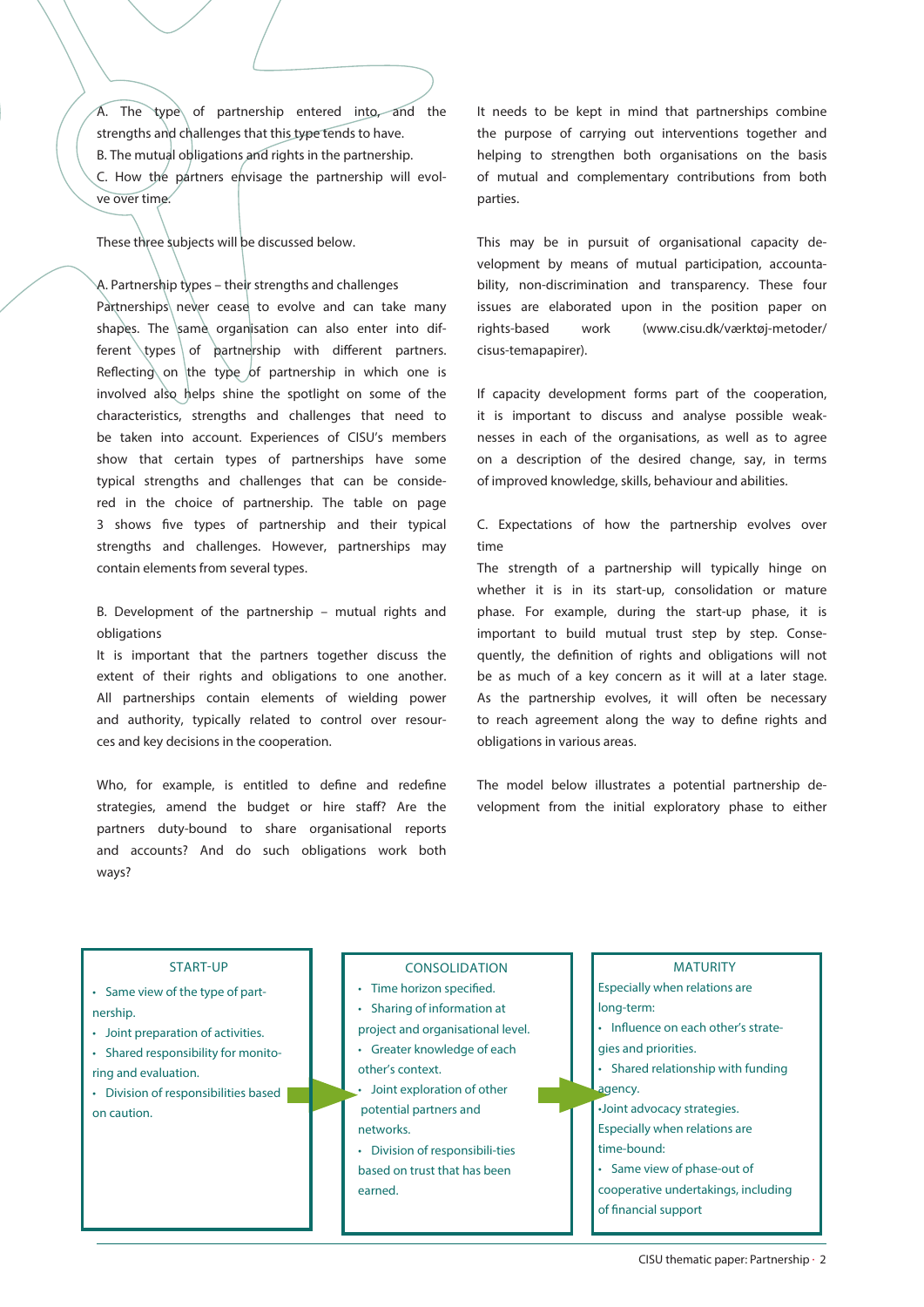| <b>Types</b>                                                                | <b>Typical characteristics</b>                                                                                                                                                                                                                                                                                                                                                                                                                                                                                                                                                                                                                | <b>Typical strenghts</b>                                                                                                                                                                                                            | <b>Typical challenges</b>                                                                                                                                                                                                                                                                                  |
|-----------------------------------------------------------------------------|-----------------------------------------------------------------------------------------------------------------------------------------------------------------------------------------------------------------------------------------------------------------------------------------------------------------------------------------------------------------------------------------------------------------------------------------------------------------------------------------------------------------------------------------------------------------------------------------------------------------------------------------------|-------------------------------------------------------------------------------------------------------------------------------------------------------------------------------------------------------------------------------------|------------------------------------------------------------------------------------------------------------------------------------------------------------------------------------------------------------------------------------------------------------------------------------------------------------|
| Value-based<br>partnership                                                  | This is based on a shared foundation of core values,<br>e.g. of a religious, political or personal nature. It is the<br>community of values which is the starting point for<br>cooperation rather than the prospect of projects and<br>grants, which are seen as appendices to the partners-<br>hip. The time horizon is long-term, and there is no plan<br>for terminating the relationship.<br>Example: a country-to-country friendship association<br>and a religious organisation.                                                                                                                                                        | • Potential for sharing<br>a vision and hence for<br>establishing a long-term<br>partnership.<br>• A community spirit that<br>goes beyond the ongoing<br>activities.<br>• Often built on very<br>close personal bonds.              | • Tendency to stick to the old<br>routines.<br>• Conflicts can be difficult<br>to handle, since the rela-<br>tionship is built on close<br>personal bonds.<br>• Difficult to catch sight<br>of other relevant part-<br>ners.                                                                               |
| Project-based<br>partnership                                                | Large grants tend to command a rather dominant<br>share of attention. This requires the partnership to<br>strike a balance between being a value-based and<br>a donor-to-recipient type of partnership. The time<br>horizon can be long-term, but specific projects have<br>become its framework for the time being.<br>Example: A partnership that has been awarded a major<br>grant.                                                                                                                                                                                                                                                        | • The partners know each<br>other well.<br>• Often produces a highly<br>relevant project initiative<br>with a close relationship<br>to the target group.<br>• There is a wish for a<br>long-term partner relati-<br>onship.         | • Project implementation<br>tasks impose unaccusto-<br>med demands regarding<br>division of responsibilities<br>and decision-making powers<br>which can challenge the<br>pre-existing mode of coop-<br>eration.<br>• Potential differences in<br>understanding of the time<br>horizon for the partnership. |
| Professional<br>partnership                                                 | This type of cooperation springs from a particular<br>professional field, such as renewable energy, health,<br>education, conflict resolution or human rights. It will<br>have an element of donor-to-recipient relationship,<br>since projects feature prominently in the justification<br>of the partnership. The time horizon is often delimited,<br>starting off with intense initial project cooperation<br>followed by a gradual phase-out, typically over a long<br>time.<br>Example: partnership between agricultural, labour<br>or environmental organisations. This type may later<br>evolve into an alliance partnership           | • Mutual professional<br>knowledge-sharing.<br>• Project work is often<br>underpinned by vast pro-<br>fessional capacity among<br>the partners.<br>• Project experience can<br>lead to the formation of<br>an alliance partnership. | • Potential differences in<br>understanding of the time<br>horizon for the partnership.<br>• Propensity for the<br>Danish partner to de-<br>liver professional and<br>technical solutions and<br>concepts at the expense<br>of local ownership                                                             |
| Partnership<br>under the<br>auspices of an<br>international<br>organisation | Here the Danish organisation (and sometimes its local<br>partner as well) forms part of an international network.<br>The partnership remains based on a direct relationship<br>between a Danish and a local organisation, but they<br>benefit from the capacity and knowledge contributed<br>by the international network. International NGO<br>networks are often characterised by long-term and<br>permanent partnership between local chapters.<br>Example: an internationally-affiliated child-sponsorship<br>organisation with local partners from inside or outside<br>the network.                                                     | • Local efforts are often<br>able to draw on interna-<br>tional capacity<br>• Potential for local re-<br>sults to feed into interna-<br>tional/global advocacy.                                                                     | • The international organisa<br>tion's field office, rather than<br>locally based partners, may<br>end up playing an uninten-<br>tionally central role in the<br>implementation of activities<br>• Budgets must cover<br>salaries of employees<br>in different parts of the<br>organisation.               |
| Alliance part-<br>nership                                                   | This focuses on the exchange of experiences and<br>information. Such partners do not usually follow each<br>other's day-to-day work with projects, but are instead<br>gathered around a particular professional or political<br>agenda. The flow of information is more important<br>than that of money between the partners. The time<br>horizon is long-term, or as long as there is a community<br>of interest or shared political goals.<br>Example: a partnership between fishermen's organisa-<br>tions aimed at collecting knowledge for a global advo-<br>cacy campaign, for instance, about the UN Sustainable<br>Development Goals. | • The professional or political<br>standpoint is the shared<br>foundation.<br>• Potential for expanding<br>each other's network.<br>• Limited dependence<br>on external funding.                                                    | · Continuous dialogue can<br>be hard to ensure without<br>specific project cooperation.<br>• Partners may become<br>distant professionally and<br>politically over time without<br>realising it.                                                                                                           |